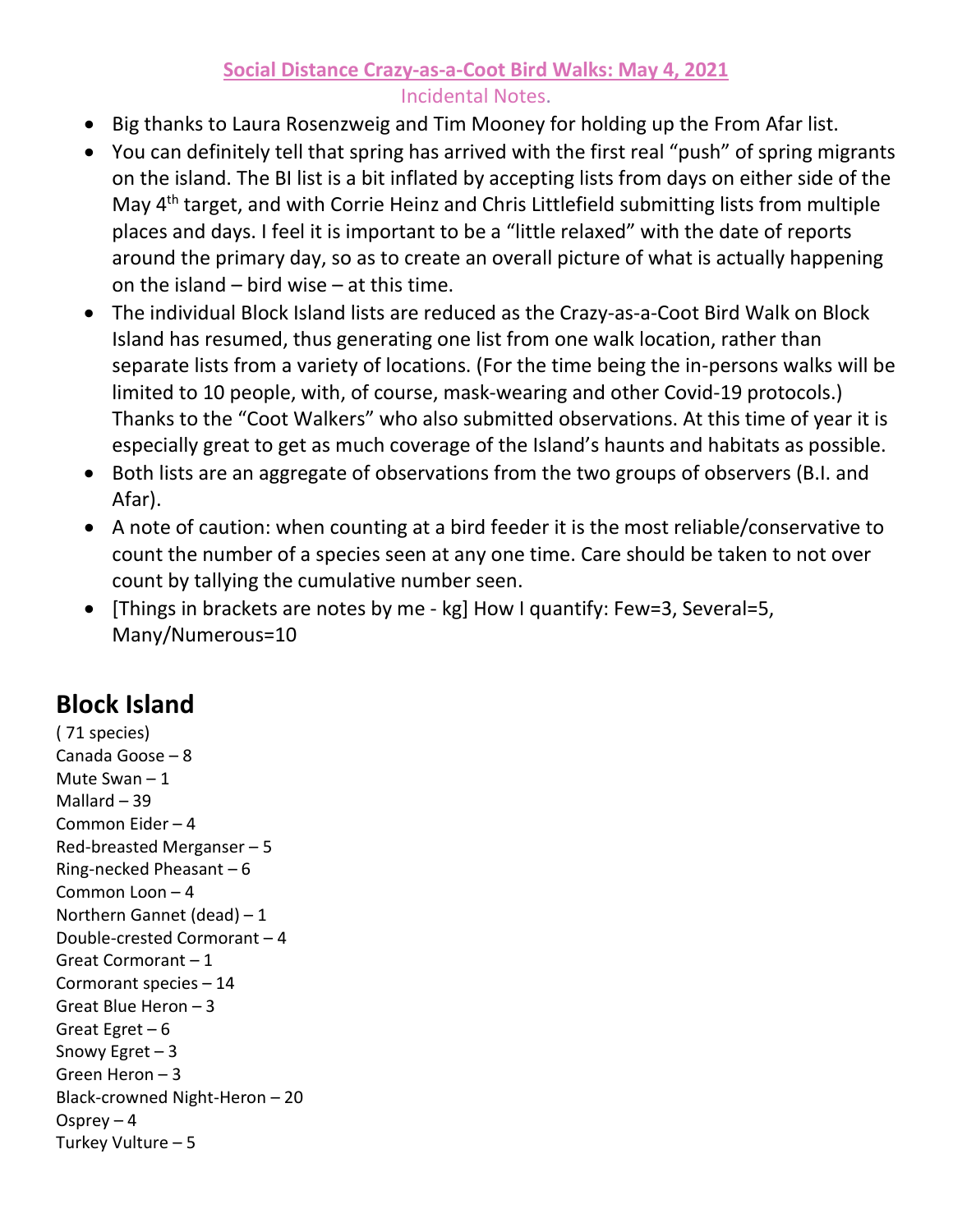Marsh Hawk – 6 Cooper's Hawk – 1 American Oystercatcher – 3 Black-bellied Plover – 50 Piping Plover – 2 Killdeer  $-1$ Greater Yellowlegs – 1 Willet – 51 Sanderling – 100+ Dunlin – 30 American Woodcock – 1 Herring Gull  $-2$ Great Black-backed Gull – 15 Gull species – 15 Mourning Dove  $-9$ Belted Kingfisher – 2 Downy Woodpecker – 4 Red-bellied Woodpecker – 3 Northern Flicker – 1 American Kestrel – 1 Peregrine Falcon – 1 Olive-sided Flycatcher – 1 Eastern Phoebe – 1 Eastern Kingbird – 1 Blue Jay  $-1$ American Crow – 13 Fish Crow – 2 Tree Swallow  $-1$ Barn Swallow  $-1$ Red-breasted Nuthatch – 12 Black-capped Chickadee – 4 House Wren – 1 Carolina Wren – 10 Wren species – 2 Wood Thrush – 1 American Robin – 19 Gray Catbird – 2 Northern Mockingbird – 1 European Starling – 1 Black-and-white Warbler – 1 N. Parula – 1 Yellow Warbler – 1 Rufus-sided Towhee – 14 American Tree Sparrow – 1 Song Sparrow – 7 White-throated Sparrow – 27 Summer Tanager – 1 Northern Cardinal – 8 Rose-breasted Grosbeak – 1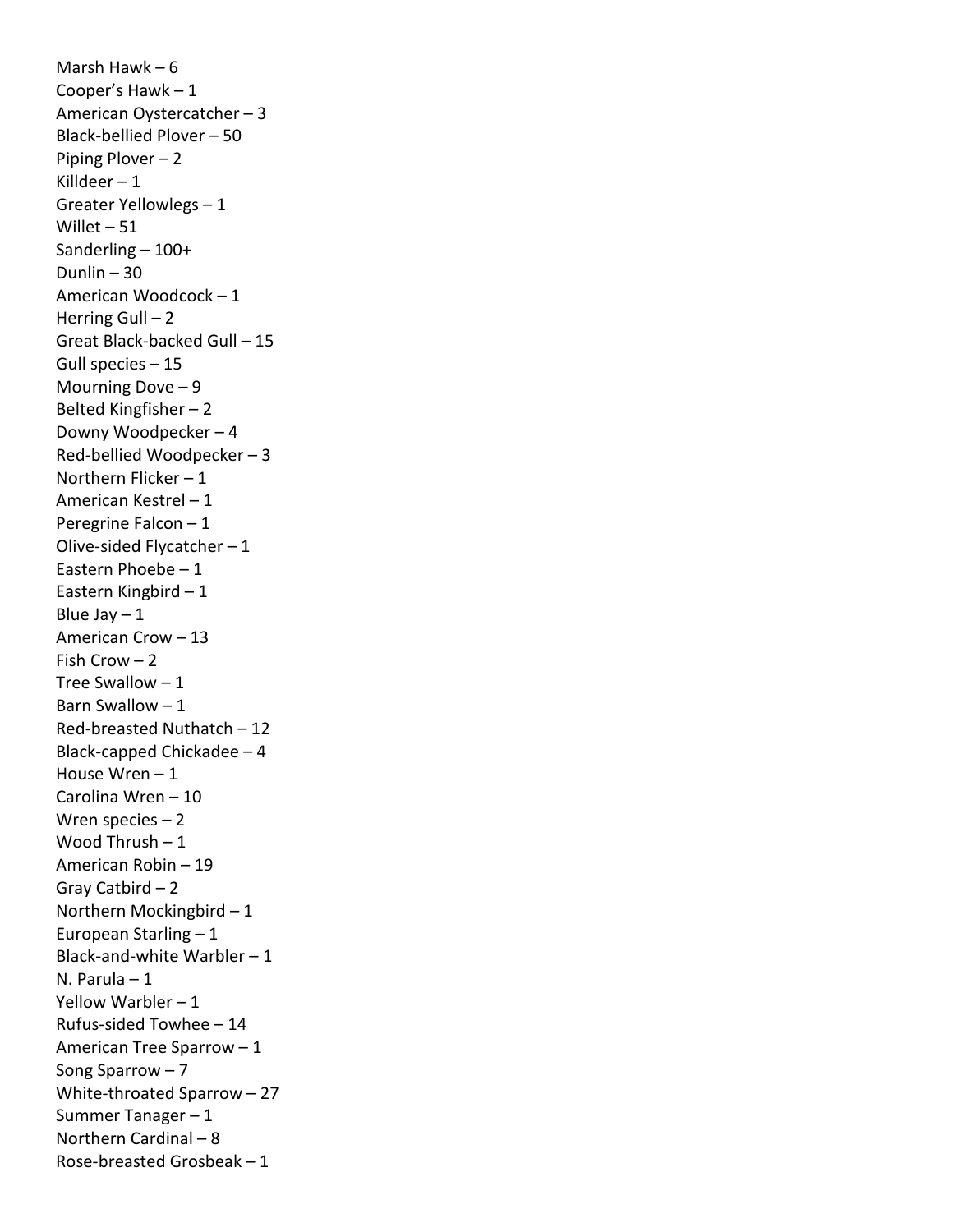Red-winged Blackbird – 39 Common Grackle – 3 Purple Finch – 5 House Finch – 4 American Goldfinch – 31 House Sparrow – 5

## **From Afar** Cumberland, RI; Sedbergh, England

(26 species) Canada Goose – 2 Mallard  $-1$ \*Grey Heron – 1 \*Wood Pigeon – 3 Red-bellied Woodpecker – 1  $*$ Swallow – 4 Chimney Swift – 1 Blue Jay  $-3$ American Crow –2 \*Crow species – 3  $*$ Nuthatch – 1 Carolina Wren – 1 Northern Mockingbird – 2 American Robin – 8  $*Blackbird - 3$ Chipping Sparrow – 5 Song Sparrow – 4 Northern Cardinal – 3 European Starling – 5 Red-winged Blackbird – 2 Common Grackle – 9 Brown-headed Cowbird – 2  $*$ Goldfinch – 2  $***Chaffinch** - 2$ House Finch – 1 House Sparrow – 7

**Corrie Heinz** – May 3: In my yard Monday - 3 osprey, 1 turkey vultures, 1 great blue, 2 wrens ( in wood shop ) [Probably Carolina Wren, but House Wren is also possible. -kg]. Andy's way Monday - 50 plus Willets, 30 plus Dublin, 2 piping plovers, 50 plus black bellied plovers, 3 American oyster catchers, 100 plus sanderlings, 2 northern harriers, 3 great blue herons, 5 great egrets, 2 snowy, 20 plus black crown night (Beane), 15 gull nests on north west side of Beane, 14 cormorant on break wall, 1 towhee, 2 Canada Geese, 2 turkey vultures (being harrased by willets). On way to Bonnell in Filippi pond - 2 green herons and 1 black and white warbler.

May 5 Today walked Charlestown beach, 1 dead gannet, 3 loons [assuming & recorded above as Common Loon -kg], 5 red breasted mergansers, 3 eiders [assuming & recorded above as Common Eider -kg], 1 northern harrier, 2 piping plovers and a lot of tattooing (north end of beach

**Crazy-as-a-Coot Bird Walkers** – eBird report: Dorry"s Cove Road & yards, Washington, Rhode Island, US. May 4, 2021 8:00 AM - 9:15 AM. Protocol: Traveling 0.5 mile(s). Checklist Comments: Cloudy & rainy. Walked Dorries Cove Rd. to, and around, Vin Ryan property and pond. Participants: Heather Hatfield, Susan Matheke, Amy Keeler, Gail & Shorty